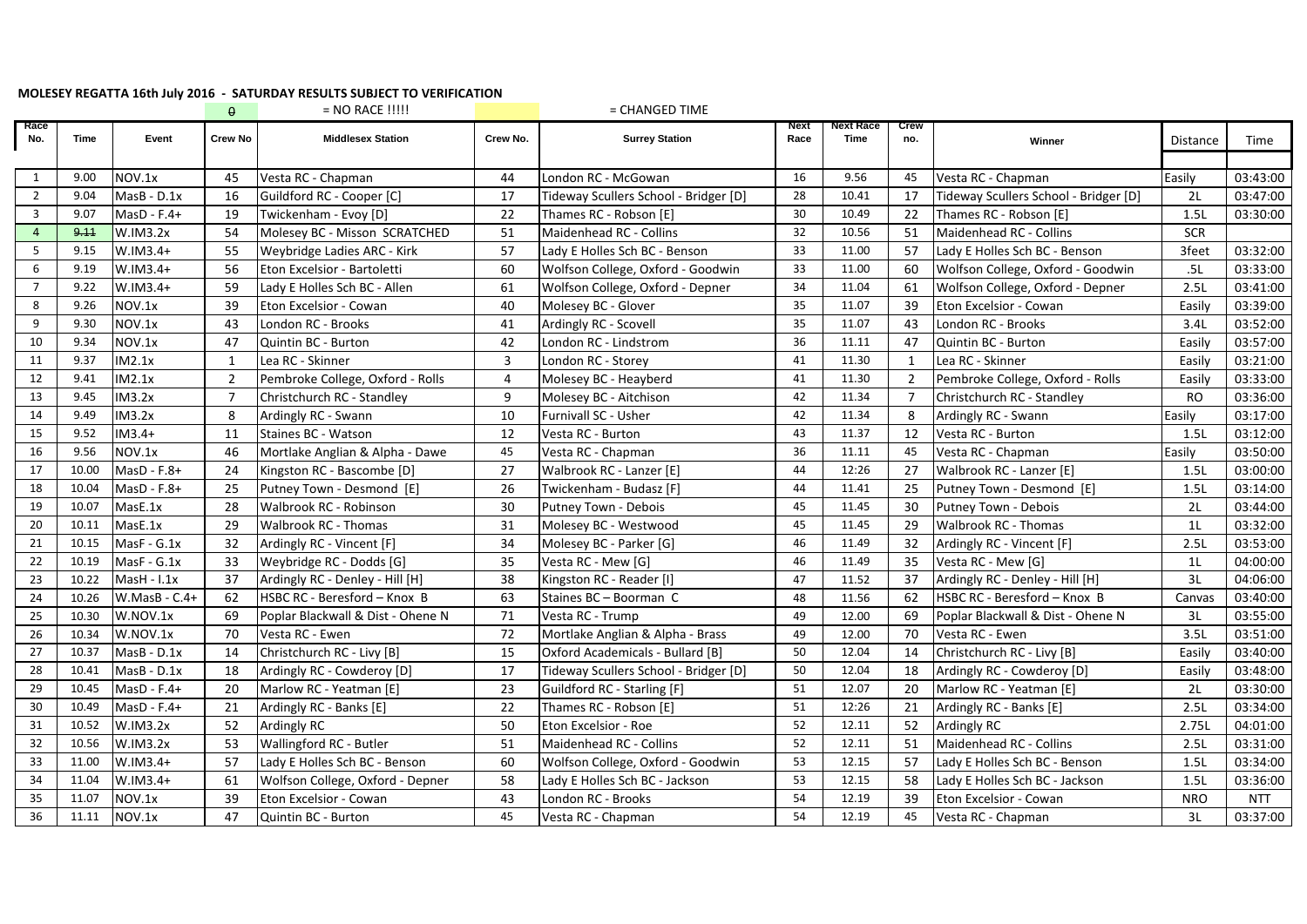| 37 | 11.15 | $IM2.2 -$      | -5           | Ardingly RC - Beedell               | 6              | <b>HSBC RC - Thompson</b>                  | Final        |       | 5            | Ardingly RC - Beedell                  | 3.5L             | <b>NTT</b> |
|----|-------|----------------|--------------|-------------------------------------|----------------|--------------------------------------------|--------------|-------|--------------|----------------------------------------|------------------|------------|
| 38 | 11.19 | W.IM2.1x       | 48           | Mortlake Anglian & Alpha - Tose     | 49             | Oxford Academicals - De Munari             | Final        |       | 49           | Oxford Academicals - De Munari         | 1.5L             | 03:57:00   |
| 39 | 11.22 | W.MasD - E.4+  | 66           | Putney Town - Lister E              | 65             | Eton Excelsior - Hague D                   | Final        | 12.26 | 66           | Putney Town - Lister E                 | 2.5 <sub>k</sub> | 03:39:00   |
| 40 | 11.26 | W.MasD - E.8+  | 67           | Molesey BC - Holden D               | 68             | Marlow RC - Tilbury E                      | Final        |       | 68           | Marlow RC-Tilbury E                    | 1 <sub>L</sub>   | 03:35:00   |
| 41 | 11.30 | IM2.1x         | $\mathbf{1}$ | Lea RC - Skinner                    | $\overline{2}$ | Pembroke College, Oxford - Rolls           | Final        |       | $\mathbf{1}$ | Lea RC - Skinner                       | 1 <sub>L</sub>   | 03:21:00   |
| 42 | 11.34 | IM3.2x         | 7            | Christchurch RC - Standley          | 8              | Ardingly RC - Swann                        | Final        |       | 8            | Ardingly RC - Swann                    | Easily           | 03:10:00   |
| 43 | 11.37 | $IM3.4+$       | 12           | Vesta RC - Burton                   | 13             | Furnivall SC - Collins                     | Final        |       | 12           | Vesta RC - Burton                      | Easily           | 03:21:00   |
| 44 | 11.41 | MasD - F.8+    | 27           | Walbrook RC - Lanzer [E]            | 25             | Putney Town - Desmond [E]                  | Final        |       | 27           | Walbrook RC - Lanzer [E]               | 1.75L            | 03:01:00   |
| 45 | 11.45 | MasE.1x        | 30           | Putney Town - Debois                | 29             | Walbrook RC - Thomas                       | Final        |       | 29           | Walbrook RC - Thomas                   | 1.5L             | 03:41:00   |
| 46 | 11.49 | MasF - G.1x    | 32           | Ardingly RC - Vincent [F]           | 35             | Vesta RC - Mew [G]                         | Final        |       | 35           | Vesta RC - Mew [G]                     | 1 <sub>L</sub>   | 03:52:00   |
| 47 | 11.52 | $Mask - L1x$   | 37           | Ardingly RC - Denley - Hill [H]     | 36             | Kingston RC - Dare [H]                     | Final        |       | 37           | Ardingly RC - Denley - Hill [H]        | 2L               | 04:08:00   |
| 48 | 11.56 | W.MasB - C.4+  | 62           | HSBC RC - Beresford - Knox B        | 64             | Staines BC - Tench C                       | Final        |       | 62           | HSBC RC - Beresford - Knox B           | 1.75L            | 03:41:00   |
| 49 | 12.00 | W.NOV.1x       | 69           | Poplar Blackwall & Dist - Ohene N   | 70             | Vesta RC - Ewen                            | Final        |       | 69           | Poplar Blackwall & Dist - Ohene N      | 0.66L            | 03:57:00   |
| 50 | 12.04 | MasB - D.1x    | 14           | Christchurch RC - Livy [B]          | 18             | Ardingly RC - Cowderoy [D]                 | Final        |       | 14           | Christchurch RC - Livy [B]             | 1 <sub>L</sub>   | 03:35:00   |
| 51 | 12.07 | MasD - F.4+    | 20           | Marlow RC - Yeatman [E]             | 21             | Ardingly RC - Banks [E]                    | Final        |       | 20           | Marlow RC - Yeatman [E]                | Canvas           | 03:16:00   |
| 52 | 12.11 | W.IM3.2x       | 52           | Ardingly RC                         | 51             | Maidenhead RC - Collins                    | Final        |       | 51           | Maidenhead RC - Collins                | Easily           | 03:42:00   |
| 53 | 12.15 | $N.IM3.4+$     | 57           | Lady E Holles Sch BC - Benson       | 58             | Lady E Holles Sch BC - Jackson             | Final        |       | 58           | ady E Holles Sch BC - Jackson          | 0.75L            | 03:28:00   |
| 54 | 12.19 | NOV.1x         | 39           | Eton Excelsior - Cowan              | 45             | Vesta RC - Chapman                         | Final        |       | 39           | Eton Excelsior - Cowan                 | 2.5L             | 03:37:00   |
| 55 | 12.23 | Explore        |              | Molesey Mayhem                      |                | <b>Staines Blades of Glory</b>             | Round        |       |              | Molesey Mayhem                         | Easily           | <b>NTT</b> |
| 39 | 12:26 | W Mas DE 4+    | 65           | Eton Excelsior Hague D              | 66             | Putney Town Lister E                       |              |       | 66           | Putney Town Lister E                   | 1 <sub>L</sub>   | 03:34:00   |
|    |       |                |              |                                     |                |                                            |              |       |              |                                        |                  |            |
| 56 | 1.57  | <b>Explore</b> |              | <b>Staines Flying Swans</b>         |                | Molesey Magic                              |              |       |              | <b>Molesey Magic</b>                   |                  |            |
| 57 | 2.00  | IM3.1x         | 80           | Henley - Admiraal                   | 76             | Staines BC - Punter                        | 79           | 3.22  | 80           | Henley - Admiraal                      | 3L               | 03:23:00   |
| 58 | 2.04  | IM3.1x         | 81           | Vesta RC - Chapman                  | 77             | Molesey BC - Steel SCRATCHED               | 79           | 3.22  | 81           | Vesta RC - Chapman                     | SCR              |            |
| 59 | 2.07  | IM3.1x         | 82           | Furnivall SC - De Paoli             | 78             | Walton RC - Hazell                         | 80           | 3.26  | 82           | Furnivall SC - De Paoli                | 1.33L            | <b>NTT</b> |
| 60 | 2.11  | IM3.1x         | 83           | Quintin BC - Burton                 | 79             | Weybridge RC - Coxhead                     | 80           | 3.26  | 79           | Weybridge RC - Coxhead                 | 2.5L             | <b>NTT</b> |
| 61 | 2.15  | MasD - E.2x    | 93           | Kingston RC - Young [D]             | 94             | Mortlake Anglian & Alpha - Roberts [D]     | 81           | 3.30  | 94           | Mortlake Anglian & Alpha - Roberts [D] | 1.75L            | 03:27:00   |
| 62 | 2.19  | W.MasE - F.4x  | 137          | Maidenhead RC - Hendry [E] SCRATCH  | 139            | Kingston GS Vets - Searle [E]              | 83           | 3.37  | 139          | Kingston GS Vets - Searle [E]          | <b>SCR</b>       |            |
| 63 | 2.22  | W.NOV.4+       | 144          | HSBC RC - Quinn - SCRATCHED         | 145            | Staines BC - Lowndes                       | 85           | 3.45  | 145          | Staines BC - Lowndes                   | <b>SCR</b>       |            |
| 64 | 2.26  | IM1.1x         | 73           | Lea RC - Skinner                    | 74             | Pembroke College, Oxford - Rolls           | 96           | 4.33  | 74           | Pembroke College, Oxford - Rolls       | 2L               | <b>NTT</b> |
| 65 | 2.30  | MasC - E.4x -  | 91           | Ardingly RC - Radosevic [E]         | 92             | Kingston GS Vets - Megranahan [E]          | 97           | 4.37  | 91           | Ardingly RC - Radosevic [E]            | 2.5L             | <b>NTT</b> |
| 66 | 2.34  | MasD - E.4 -   | 99           | Thames Tradesmen's RC - MacLaren [E | 100            | Walbrook RC - Lanzer [E]                   | 98           | 4.41  | 100          | Walbrook RC - Lanzer [E]               | 2L               | <b>NTT</b> |
| 67 | 2.37  | $MasF - G.2x$  | 102          | BTC (Southampton) RC - Wardell [G]  | 103            | Weybridge RC - Meade [G] SCRATCHED         | 99           | 4.41  | 102          | BTC - Wardell [G]                      | <b>SCR</b>       |            |
| 68 | 2.41  | MasF - G.4 -   | 104          | Guildford RC - Starling [F]         | 105            | Ardingly RC - Barratt [F]                  | 100          | 4.48  | 105          | Ardingly RC - Barratt [F]              | 3L               | 03:21:00   |
| 69 | 2.45  | MasF - G.4x -  | 107          | Kingston RC - Bascombe [F] SCRATCHE | 108            | Mortlake Anglian & Alpha - Napier [F]      | 101          | 4.52  | 108          | Mortlake Anglian & Alpha - Napier [F]  | <b>SCR</b>       |            |
| 70 | 2.49  | Mx.ELI.8+      | 113          | Molesey BC - SouthGate SCRATCHED    | 112            | Molesey BC - Foxley SCRATCHED              | 102          | 4.56  |              |                                        |                  |            |
| 74 | 2.52  | Mx.ELI.8+      | 111          | Molesey BC - Edwards                | 110            | Molesey BC - Jonckers                      | 102          |       |              |                                        |                  |            |
| 72 | 2.56  | NOV.4+         | 118          | Walbrook RC - Campbell              | 119            | Vesta RC - Wilkes                          | <b>FINAL</b> |       | 119          | Vesta RC - Wilkes                      | Easily           | 03:33:00   |
| 73 | 3.00  | W.IM3.8+       | 123          | Wolfson College, Oxford - Diffey    | 124            | Lady E Holles Sch BC - Benson              | 104          | 5.03  | 124          | Lady E Holles Sch BC - Benson          | 0.5L             | 03:13:00   |
| 74 | 3.04  | W.MasA - C.2x  | 126          | Furnivall SC - Pesola [A]           | 127            | Tideway Scullers School/Putney Town [B]    | 105          | 5.07  | 126          | Furnivall SC - Pesola [A]              | 2L               | 03:46:00   |
| 75 | 3.07  | W.MasA - C.2x  | 128          | Eton Excelsior - Hague [C]          | 129            | Mortlake Anglian & Alpha - di Carpegna [0] | 105          | 5.07  |              | 128 Eton Excelsior - Hague [C]         | 4L               | 03:49:00   |